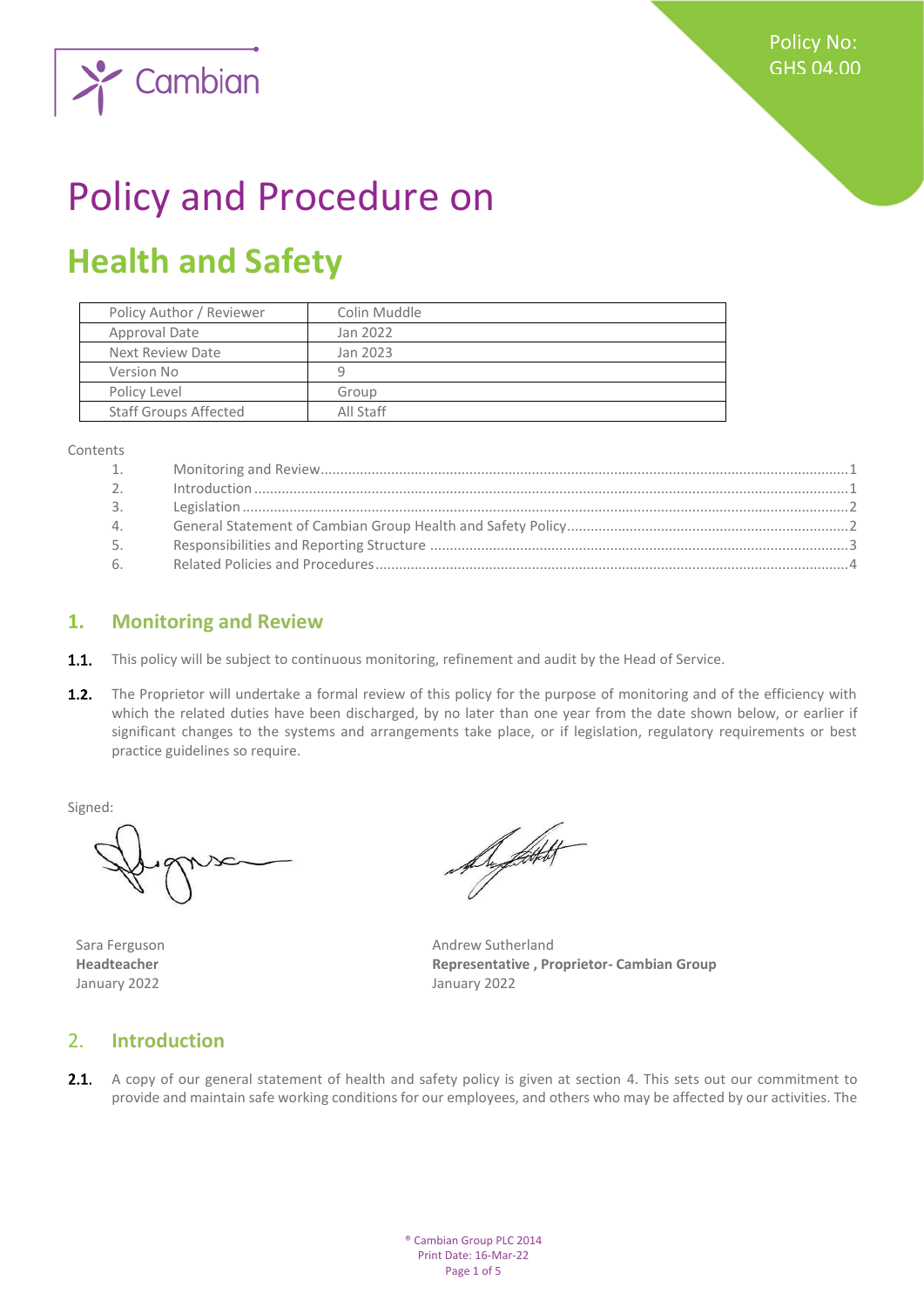

Policy No: GHS 04.00

objectives and implications of this statement are communicated to our employees, initially through our induction process and subsequently through the online training programme and the contents of this policy.

- $2.2.$ Individual senior level responsibilities and reporting arrangements are detailed at section 5.
- $2.3.$ This policy is supported by our health and safety management system which details our arrangements for the effective management of our significant risks and exposures. This includes detailed policies and procedures, process for assessing risk, and our arrangements for emergencies, fire and first aid etc. These are listed at section 6.

#### <span id="page-1-0"></span>**3. Legislation**

- $3.1.$ The purpose of this policy is to ensure that, as far as reasonably practicable, the safety of all employees, individuals in our care, visitors and any other individuals who may be affected by our activities is safeguarded through compliance with relevant health and safety legislation including:
	- Control of Asbestos Regulations 2012
	- Control of Substances Hazardous to Health Regulations 2002
	- Electricity at Work Regulations 1989
	- Equality Act 2010
	- Gas Safety (Installation and Use) Regulations 1994 and 1998
	- Health and Safety (Display Screen Equipment) Regulations 1992
	- Health and Safety (First Aid) Regulations 1991
	- Health and Safety (Safety Signs and Safety Signals) Regulations 1996
	- Health and Safety at Work etc. Act 1974
	- Management of Health and Safety at Work Regulations 1999
	- Manual Handling Operations Regulations 1992
	- Personal Protective Equipment at Work Regulations 1992
	- Regulatory Reform (Fire Safety) Order 2005
	- Reporting of Injuries, Diseases and Dangerous Occurrences Regulations 2013,
	- Work at Height Regulations 2005
	- Workplace (Health, Safety and Welfare) Regulations 1992

#### <span id="page-1-1"></span>4. General Statement of Cambian Group Health and Safety Policy

- $4.1.$ It is our policy to ensure, so far as is reasonably practicable, the safety of all employees and any other persons who may be directly affected by the activities of the Company.
- $4.2.$ So far as is reasonably practicable, Cambian Group will also:
	- Aim to achieve compliance with legal requirements through good occupational health and safety performance.
	- Provide adequate resources to implement this policy.
	- Establish and maintain a safe and healthy working environment.
	- Ensure that significant risks arising from work activities under our control are eliminated or adequately controlled.
	- Develop and implement appropriate occupational health and safety procedures, and safe working practices.
	- Include the management of health and safety as a specific responsibility of registered managers/heads/principals at all levels.
	- Ensure this policy is understood and implemented throughout the organisation.
	- Involve employees in health and safety decisions through consultation and co-operation.
	- Maintain workplaces under our control in a condition that is safe and without risk to health.
	- Regularly review compliance with the policy and the management system that support it.

Version: 9 9 | ® Cambian Group PLC 2014 | Approved by: Colin Muddle<br>Next Review Date: Ian 2023 Policy Name: Health and Safety | Date: Ian 2022 Next Review Date: Jan 2023 | Policy Name: Health and Safety | Date: Jan 2022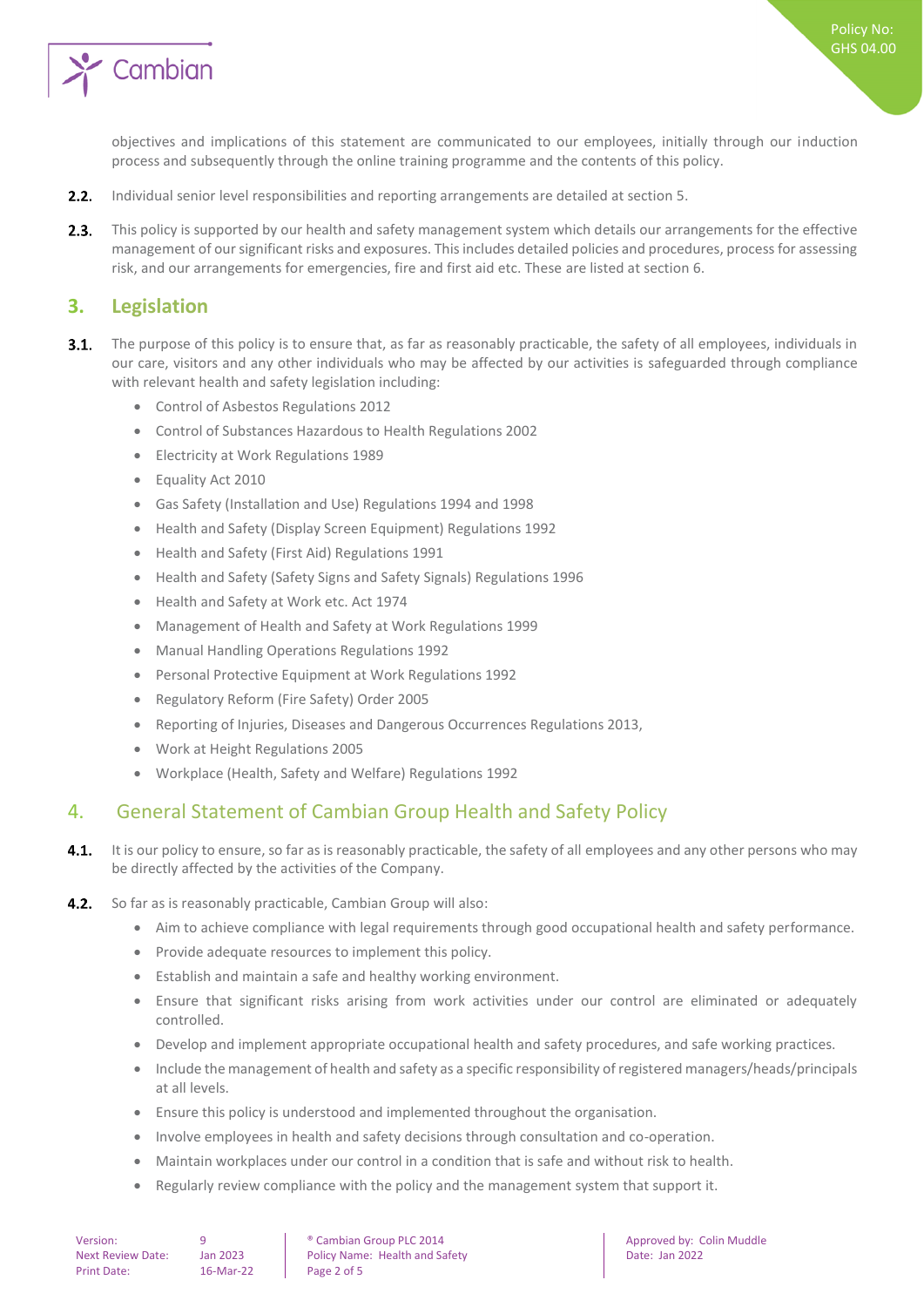

### <span id="page-2-0"></span>5. Responsibilities and Reporting Structure

- $5.1.$ To meet the objectives of our health and safety policy we have clearly defined senior level responsibilities for the management of health and safety. These are summarised in the following organogram.
- $5.2.$ This hierarchy does not necessarily represent the organisation for other business activities.
- $5.3.$ The Chief Operating Officer has ultimate responsibility for the formulation and implementation of the company's health and safety policy, and in particular for:
	- Ensuring that the necessary arrangements are in place for managing health and safety effectively, and that senior managers are accountable for health and safety.
	- Considering health and safety during the planning and implementation of business strategy.
	- Ensuring there are sufficient resources for meeting the objectives of the health and safety policy.
	- Including health and safety on the agenda of Board meetings and senior executive meetings.
	- Ensuring arrangements are in place to monitor and review health and safety performance across the company, including accidents and incidents; and ensuring that the necessary amendments are made to relevant policies, procedures and processes.
	- Periodically reviewing the objectives of the health and safety policy.
- 54 Specific overall responsibility for the management of our health and safety programme on a day to day basis has been assigned to the Caretech Group Compliance and Regulation Director supported as appropriate by the Chief Operating Officer, Director of Facilities Maintenance and Group Clinical Lead . This includes:
	- Ensuring that the objectives of health and safety policy are implemented.
	- Ensuring that health and safety is considered prior to the implementation of new processes.
	- Ensuring that suitable policies and procedures are provided and implemented to meet the objectives of the health and safety policy.
	- Ensuring that there is a training policy in place so that employees are competent for their respective roles and their health and safety responsibilities.
	- Ensuring that arrangements are in place for the elimination or control of risks in relation to health and safety.
	- Ensuring suitable emergency arrangements are in place in relation to fire, accidents and first aid.
	- Ensuring suitable controls are in place for the effective management of contractors.
	- Ensure that reports, recommendations and notices issued by enforcement authorities, external auditors, and other relevant parties are evaluated and actioned within allocated timescales.
	- Ensuring that contractors are competent for the work they carry out and operate to an effective permit to work system where applicable.
	- Monitoring performance in relation to health and safety and reporting to the Chief Operating Officer on progress against the objectives of the health and safety policy.
	- Reviewing accidents and other incidents in relation to health and safety and reporting to the Chief Operating Officer on the outcome of these investigations.
	- Ensuring that all the essential elements of the health and safety system are implemented, monitored and reviewed.
- $5.5.$ Day to day responsibility for the management of health and safety at individual locations is delegated to the Headteacher, at Cambian New Elizabethan School this is Sara Ferguson. This includes:
	- Ensuring risk assessments are completed and reviewed for all significant work activities and the results of these assessments are implemented and communicated to employees.
	- Ensuring that the arrangements for fire, first aid, accidents and emergencies are implemented.
	- Ensuring that accident and incidents have been reported, recorded, notified and investigated as appropriate, and records are maintained.
	- Monitor health and safety standards on site at regular intervals and ensure remedial action is implemented.

| Version:                 |  |
|--------------------------|--|
| <b>Next Review Date:</b> |  |
| <b>Print Date:</b>       |  |

16-Mar-22 Page 3 of 5

9 **8 Cambian Group PLC 2014 Approved by: Colin Muddle** Jan 2023 Policy Name: Health and Safety **Date: Jan 2022**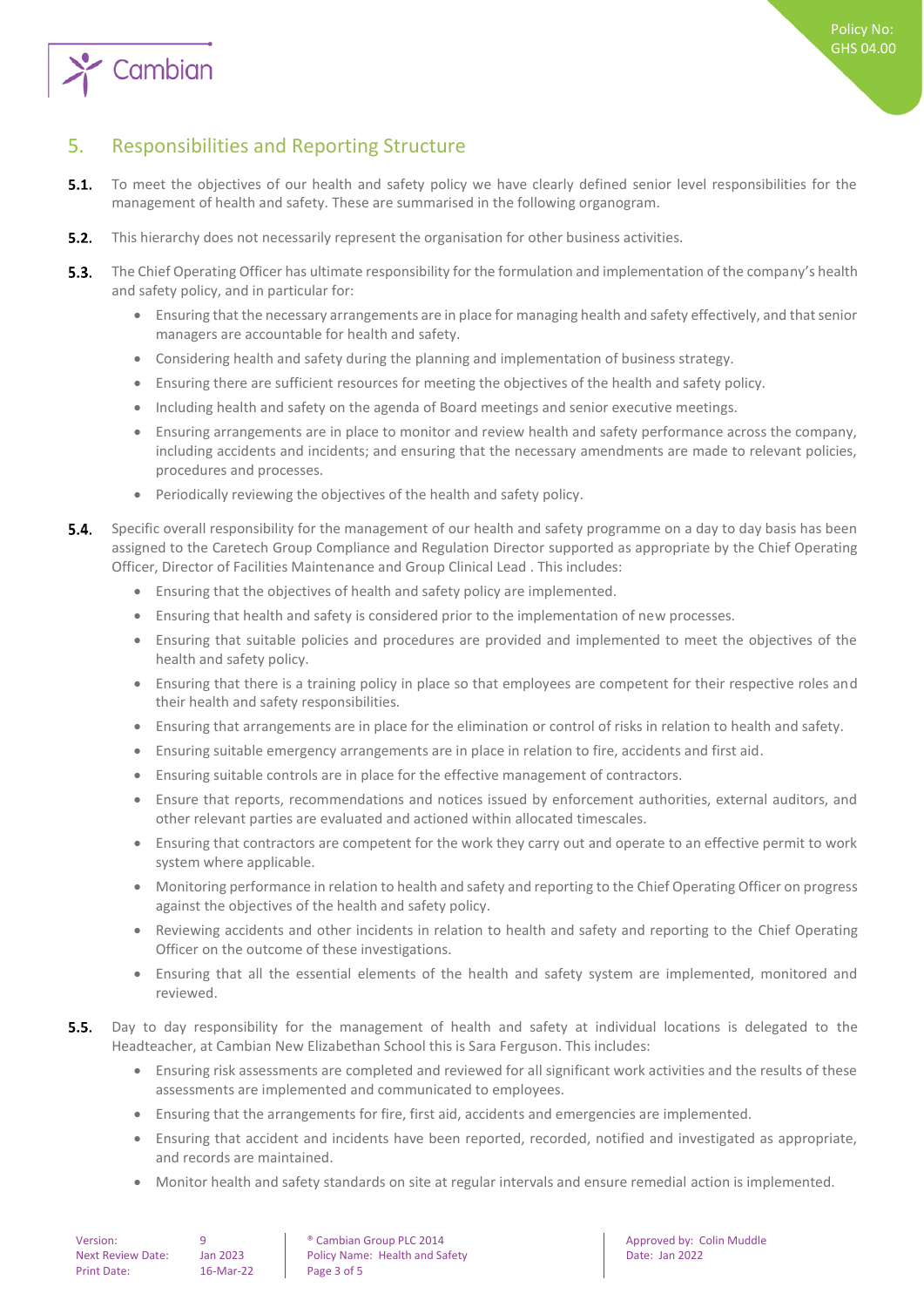

- Ensuring that employees receive adequate training, information, instruction and supervision to discharge to their specific health and safety responsibilities.
- Promptly informing the Group Compliance and Regulation Director of any significant health and safety failure.
- Providing the Group Compliance and Regulation Director with regular reports on health and safety performance.
- Ensuring that local health and safety records and documentation are complete and are systematically stored.
- $5.6.$ Health and safety performance is reviewed locally on a monthly basis against defined key point indicators.
- $5.7.$ Health and safety risks are reviewed at a corporate level at the Quarterly Care Quality Committee.
- <span id="page-3-0"></span> $5.8.$ Summary data is then submitted for review at the PLC Board.

#### 6. Related Policies and Procedures

6.1. GHS 04.01 Accidents/Incidents

| 6.2. | GHS 04.02              | Asbestos                                  |
|------|------------------------|-------------------------------------------|
|      | <b>6.3.</b> GHS 04.03  | Checklists                                |
|      | <b>6.4.</b> GHS 04.04  | Consultation                              |
|      | <b>6.5.</b> GHS 04.05  | Contractors                               |
|      | <b>6.6.</b> GHS 04.06  | Control of Substances Hazardous to Health |
|      | <b>6.7.</b> GHS 04.07  | <b>Disability Discrimination</b>          |
|      | <b>6.8.</b> GHS 04.08  | Display Screen Equipment                  |
|      | <b>6.9.</b> GHS 04.09  | Fire Safety                               |
|      | <b>6.10.</b> GHS 04.10 | First Aid                                 |
|      | <b>6.11.</b> GHS 04.11 | Gas Safety                                |
|      | 6.12. GHS 04.12        | Lone Working                              |
|      | 6.13. GHS 04.13        | <b>Manual Handling</b>                    |
|      | 6.14. GHS 04.14        | Medical Oxygen                            |
|      | <b>6.15.</b> GHS 04.15 | New and Expectant Mothers                 |
|      | <b>6.16.</b> GHS 04.16 | Permit to Work                            |
|      | 6.17. GHS 04.17        | Personal Protective Equipment (PPE)       |
|      | 6.18. GHS 04.18        | <b>Risk Assessments</b>                   |
|      | 6.19. GHS 04.19        | Slips and Trips                           |
|      | 6.20. GHS 04.20        | <b>Statutory Inspection</b>               |
|      | 6.21. GHS 04.21        | <b>Water Safety</b>                       |
|      | <b>6.22.</b> GHS 04.22 | Work at Height                            |
|      | 6.23. GHS 04.23        | Workplace Safety                          |